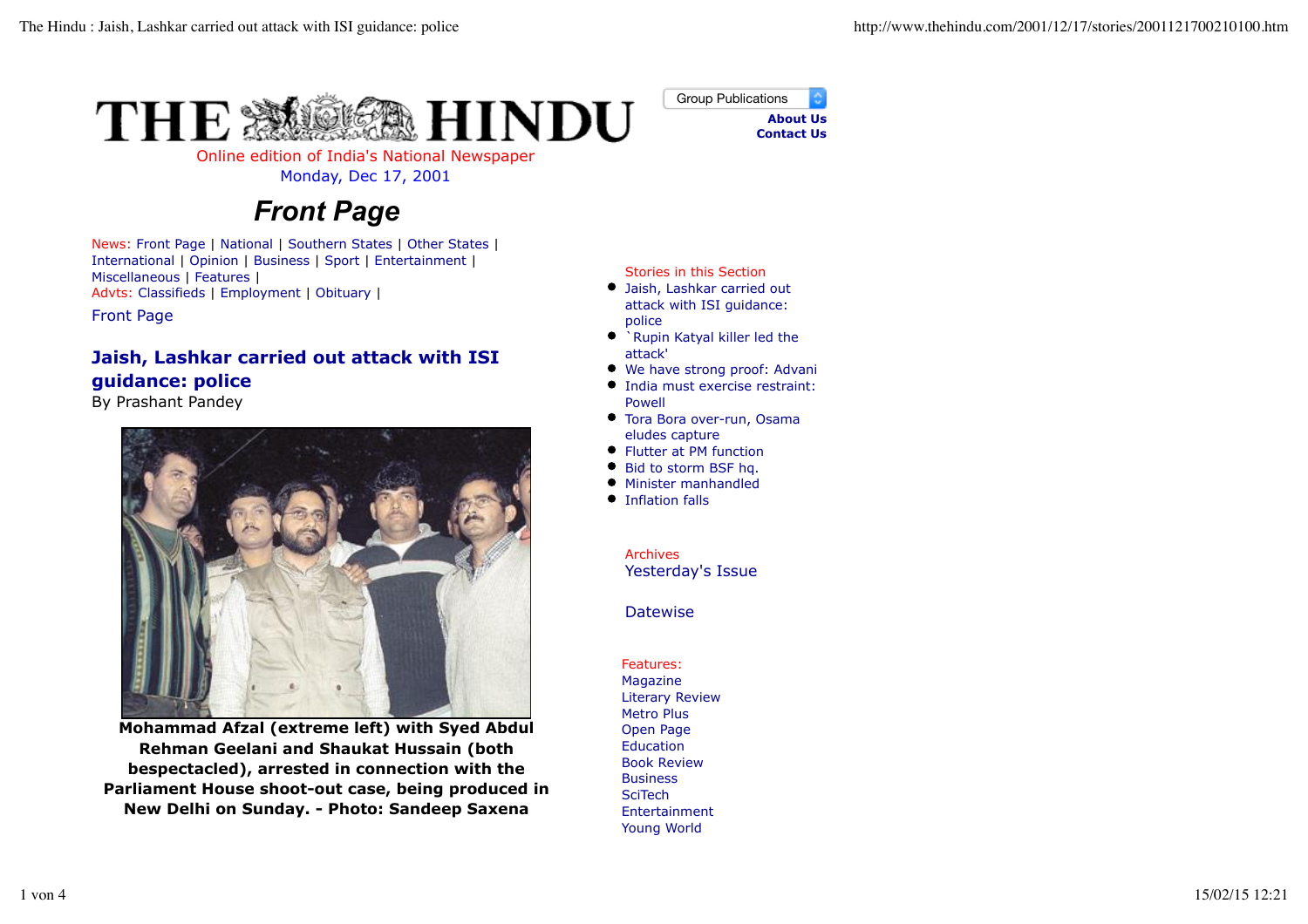NEW DELHI, DEC. 16. The conspiracy to carry out a ``fidayeen'' attack on the Parliament House on December 13 was a joint operation planned by the Jaish-e-Mohammad (JeM) and the Lashkar-e-Taiba (LeT) at the behest of Pakistan's Inter-Services Intelligence (ISI).

This followed a pact between the JeM chief, Maulana Masood Azhar, and Zakir-ur-Rehman of the LeT, the Delhi Police Commissioner, Mr. Ajai Raj Sharma, said at a press conference here today.

The JeM commander in India, Ghazi Baba, a Pakistan national now hiding in the Adu Hills of Pahalgam, told Mohammad Afzal, main co-ordinator of the Jaishe-Mohammad in Delhi and a resident of Sopore in Baramulla, that a ``fidayeen'' attack was to be carried out in Delhi.

The initial plan was to target the airport, but the idea was dropped and Parliament was chosen instead. Instructions to this effect were passed on to the conspirators by the ISI through the top brass of the two militant outfits involved.

Police said investigations revealed that the militants were in constant touch with Syed Abdul Rehman Geelani, a lecturer at Delhi University's Zakir Hussain (Evening) College, who was arrested on December 15.

Geelani was in constant touch with Afzal and his cousin Shaukat, a resident of Mukherjee Nagar in North-West Delhi. In the first week of December, a meeting attended by the three and the ``fidayeen'' squad was held at Shaukat's residence.

Police teams raided Shaukat's residence from where his wife, Afsan Guru, was arrested. She said that after the attack on Parliament, Shaukat and Afzal had left for Srinagar in a truck (HR-38-E-6733). This information was flashed to the Jammu and Kashmir police and a Delhi police team was also flown to Srinagar. The two were arrested and brought back to the Capital. A laptop and Rs. 10 lakhs were recovered from the duo. The details of the conspiracy were apparently stored in the laptop.

Police said that in February, Tariq, a close associate of Ghazi

Folio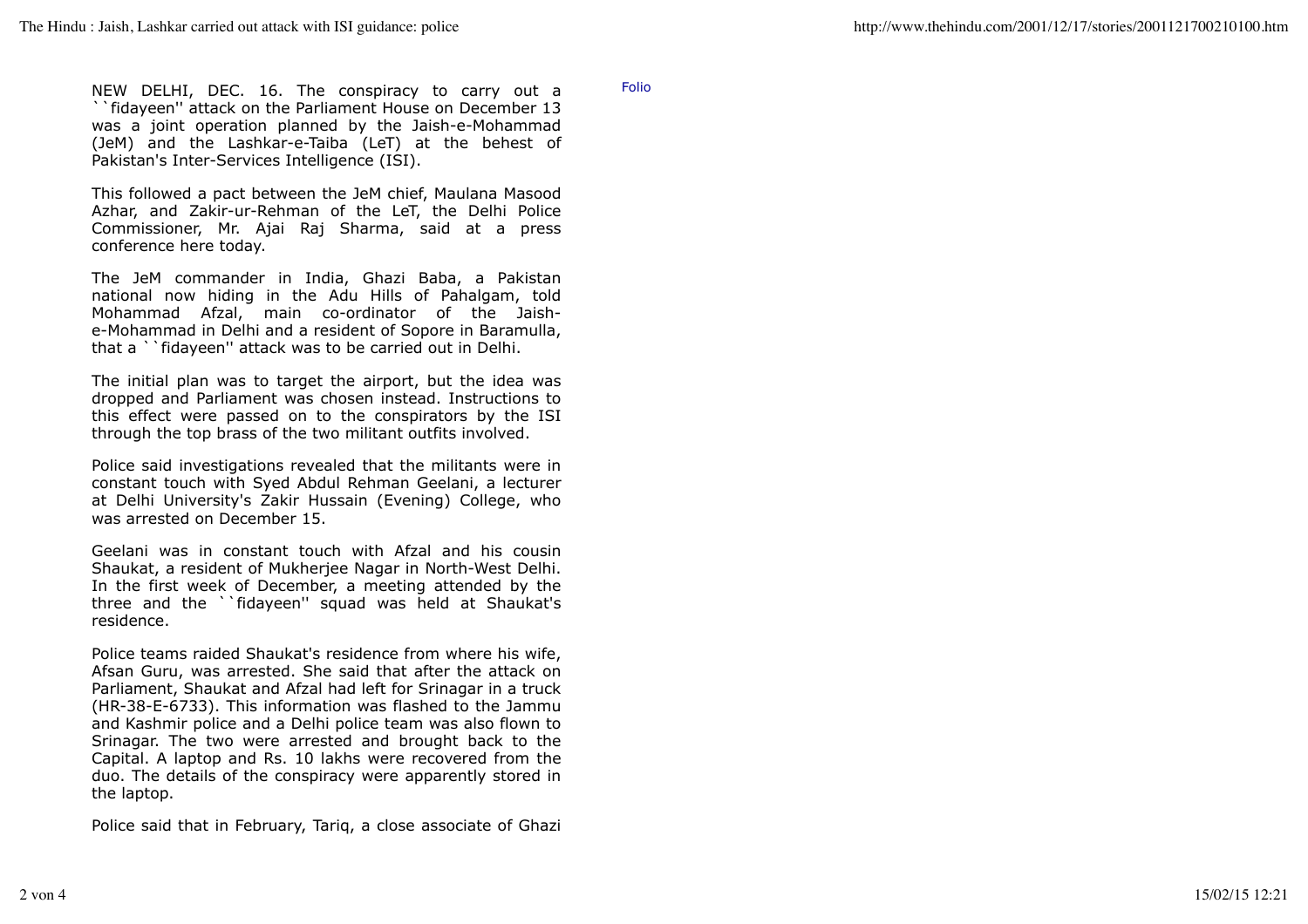Baba, contacted Afzal in Srinagar and motivated him to join the JeM. Afzal came to Delhi and motivated Shaukat \_ with whom he was living and Geelani.

In October, Mohammad, a Pakistan national and a JeM militant, appointed leader of the ``fidayeen'' squad, was introduced to Afzal. He came to Delhi with Rs. 50,000 and a laptop. A week later Raja and Haider also Pakistan nationals and JeM militants \_ came to Delhi. In the first week of December, two more \_ Rana and Hamza \_ joined them. All the five militants stayed at two hideouts arranged by Shaukat at Christian Colony and Gandhi Vihar in Mukherjee Nagar.

The last batch of two militants came with two holdalls containing four AK assault rifles, three pistols, a grenade launcher, 15 shells, 15 grenades, two packets of detonators, radio-activated devices and two wireless sets.

The militants bought a black Yamaha from Karol Bagh for Rs. 20,000 and conducted reconnaissance of Parliament from outside. They bought five mobile phones, six SIM cards, five cargo trousers, five T-shirts, five jackets and five pairs of shoes from Tibetan market in Civil Lines. They also bought five backpacks from Chandni Chowk in North Delhi and three police uniforms from Kingsway Camp.

To assemble the Improvised Explosive Devices (IEDs), they bought 30 kg of ammonium nitrate, 4 kg of sulphur and 4 kg of aluminium powder, a 30-kg-capacity container and five small containers from Tilak Bazaar in Khari Baoli. They also procured fake identity cards and parking labels. On December 11, they purchased the white Ambassador car from Karol Bagh and fitted it with tinted glass and red flash beacon.

On December 13, all of them assembled at Gandhi Vihar and Mohammad, the squad leader, handed over the laptop and Rs. 10 lakhs to be given to Ghazi Baba by Afzal.

The five militants then drove into Parliament House from Gate No. 2. Prior to entering the complex, Mohammad called Afzal on the mobile phone, asking him to watch the Parliament proceedings on television and inform him about